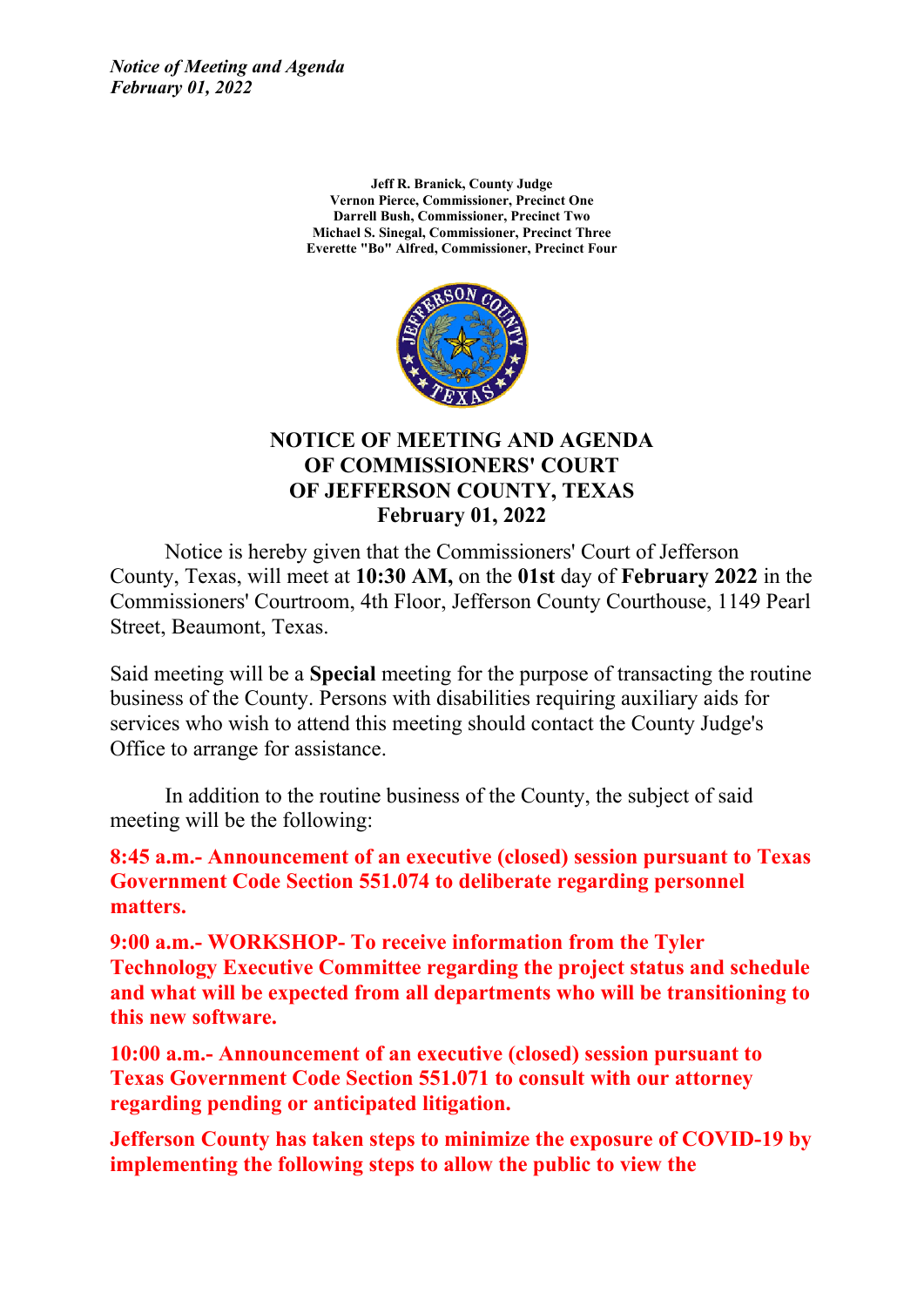*Notice of Meeting and Agenda February 01, 2022*

**Commissioner's Court meeting. The following options are available:View live with audio from the County Webpage:**

**https://co.jefferson.tx.us/comm\_crt/commlink.htmListen to audio by calling 346-248-7799 Meeting ID: 917 160 6532# Participant ID: # The court will also have <sup>a</sup> question and answer session at the end of the meeting. If you would like to ask any questions of the Court, please be on the phone call. The Court will give <sup>a</sup> question and answer session at the end of the meeting as time allows. You will be called upon by your last 4 digits of your phone number. If you do not have any questions, you can pass. Please be mindful that the audio portion of this meeting will be of better quality from the website.**

**INVOCATION: Vernon Pierce, Commissioner, Precinct One**

**PLEDGE OF ALLEGIANCE: Darrell Bush, Commissioner, Precinct Two**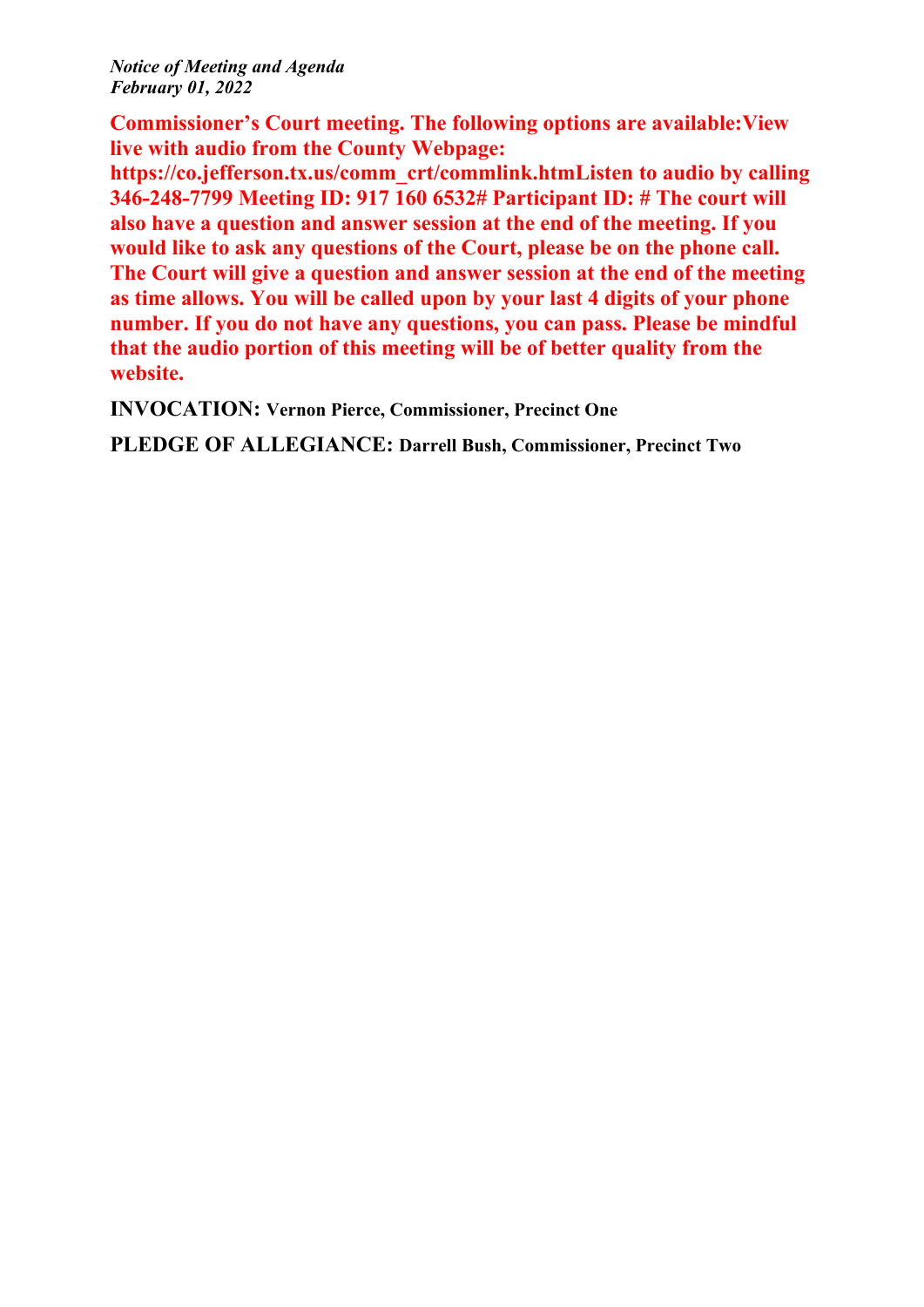## **PURCHASING:**

(a) Consider and approve, execute, receive and file an Agreement Addendum (Agreement 22-008/DC) with SteepMeadow for Microsoft 365 Deployment & Migration Services Program for Jefferson County in the annual amount of \$18,000.00. This is in accordance with the NCPA Contract 01-97. This addendum provides complete vendor contact information for sending and receiving notices.

Agreement Addendum - 22-008DC [Steepmeadow](http://co.jefferson.tx.us/agenda/agendas_pl/20220201_676/Attachments/Agreement Addendum - 22-008DC Steepmeadow Solutions LLC.pdf) Solutions LLC.pdf

(b) Consider and approve, execute, receive and file an Agreement Addendum (Agreement 22-009/DC) with SteepMeadow for Microsoft 365 Change Management & User Adoption Training for Jefferson County in the annual amount of \$12,000.00. This is in accordance with the NCPA Contract 01-97. This addendum provides complete vendor contact information for sending and receiving notices.

Agreement Addendum - 22-009DC [Steepmeadow](http://co.jefferson.tx.us/agenda/agendas_pl/20220201_676/Attachments/Agreement Addendum - 22-009DC Steepmeadow Solutions LLC.pdf) Solutions LLC.pdf

(c) Consider and approve, execute, receive and file price increases for (IFB 11-054/AW), Term Contract for Snack and Drink Vending Machines for Jefferson County as shown on Attachment A. These increases are due to rising product costs.

Price Increase Letter - John Paul's Food Service, [LLC.pdf](http://co.jefferson.tx.us/agenda/agendas_pl/20220201_676/Attachments/Price Increase Letter - John Paul) [ATTACHMENT](http://co.jefferson.tx.us/agenda/agendas_pl/20220201_676/Attachments/ATTACHMENT A.pdf) A.pdf

- (d) Consider and approve disposition of salvage property as authorized by Local Government Code §263.152 (3), for broken or obsolete items. Memorandum - Disposition of Salvage [Property.pdf](http://co.jefferson.tx.us/agenda/agendas_pl/20220201_676/Attachments/Memorandum - Disposition of Salvage Property.pdf)
- (e) Consider and approve disposal of scrap property. Scrap property to be transported to <sup>a</sup> metal salvage company and there sold for such <sup>a</sup> price as it may command and return funds to the County.

Memorandum - Disposal of Scrap [Property.pdf](http://co.jefferson.tx.us/agenda/agendas_pl/20220201_676/Attachments/Memorandum - Disposal of Scrap Property.pdf)

### **COUNTY AIRPORT:**

(a) Consider, possibly approve, authorize the County Judge to execute <sup>a</sup> Stipulation for Compromise Settlement and Release of Federal Tort Claims Act Claim involving damage to hanger #3 and hanger #2 by <sup>a</sup> military helicopter on December 7, 2017.

STIPULATION FOR [COMPROMISE](http://co.jefferson.tx.us/agenda/agendas_pl/20220201_676/Attachments/STIPULATION FOR COMPROMISE SETTLEMENT AND RELEASE OF FEDERAL TORT CLAIMS ACT.pdf) SETTLEMENT AND RELEASE OF FEDERAL TORT CLAIMS [ACT.pdf](http://co.jefferson.tx.us/agenda/agendas_pl/20220201_676/Attachments/STIPULATION FOR COMPROMISE SETTLEMENT AND RELEASE OF FEDERAL TORT CLAIMS ACT.pdf)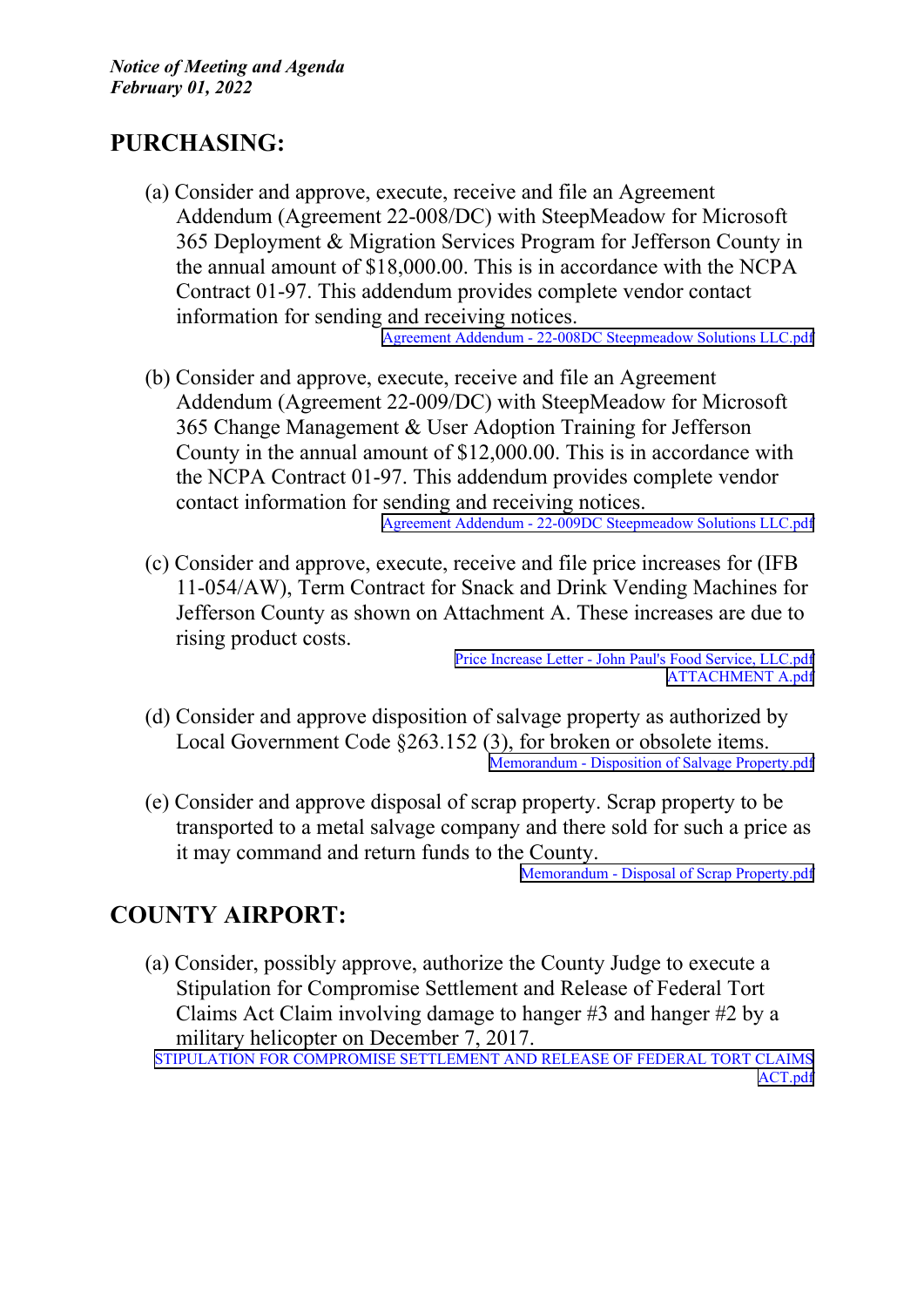#### *Notice of Meeting and Agenda February 01, 2022*

# **COUNTY AUDITOR:**

(a) Consider and approve budget amendment – Nurse Practitioner – additional cost for overtime.

| 120-5076-441-1098 | <b>OVERTIME ALLOWANCE</b> | l \$750.00 |          |
|-------------------|---------------------------|------------|----------|
| 120-9999-415-9999 | CONTINGENCY APPROPRIATION |            | \$750.00 |

ccNurse Practitioner [-020122.pdf](http://co.jefferson.tx.us/agenda/agendas_pl/20220201_676/Attachments/ccNurse Practitioner -020122.pdf)

(b) Consider and approve budget transfer– Health & Welfare I – additional cost for security upgrade.

| 120-5074-441-6018 | POWER TOOLS & APPLIANCES | \$652.00 |          |
|-------------------|--------------------------|----------|----------|
| 120-5074-441-3084 | <b>MINOR EQUIPMENT</b>   |          | \$652.00 |

ccHealth & Welfare1 [-020122.pdf](http://co.jefferson.tx.us/agenda/agendas_pl/20220201_676/Attachments/ccHealth & Welfare1 -020122.pdf)

(c) Consider and approve budget amendment – Crime Lab – gran<sup>t</sup> match due to increase cost for equipment.

| 120-1024-491-5097 | <b>PARTICIPATION</b>    | \$4,519.00 |            |
|-------------------|-------------------------|------------|------------|
| 120-3060-421-6007 | <b>AUTOMOBILES</b>      |            | \$3,500.00 |
| 120-3060-421-4011 | EQUIPMENT-MISCELLANEOUS |            | \$1,019.00 |

ccCrime [Lab-020122.pdf](http://co.jefferson.tx.us/agenda/agendas_pl/20220201_676/Attachments/ccCrime Lab-020122.pdf)

(d) Regular County Bills – check #491656 through check #491893. [0491656\\_0491893.pdf](http://co.jefferson.tx.us/agenda/agendas_pl/20220201_676/Attachments/0491656_0491893.pdf)

# **COUNTY CLERK:**

(a) Consider, possibly approve, authorize the County Judge to execute, receive and file <sup>a</sup> contract for Theresa Goodness as an independent consultant contractor to assist the County Clerk for no more than 10 hours <sup>a</sup> week at \$60/hour.

CONTRACT AS INDEPENDENT CONTRACTOR FOR THERESA [GOODNESS.pdf](http://co.jefferson.tx.us/agenda/agendas_pl/20220201_676/Attachments/CONTRACT AS INDEPENDENT CONTRACTOR FOR THERESA GOODNESS.pdf)

# **COUNTY COMMISSIONERS:**

(a) Consider, possibly approve, authorize the County Judge to execute, receive and file 2022-2024 Loan Agreement, SDA0415 of the National Museum of the United States Air Force (NMUSAF) Community Static Display Loan Program for the air plane displayed at Veterans Memorial Park.

2022-2024 LOAN AGREEMENT SDA0415 UNITED STATES AIR FORCE AIR [PLANES.pdf](http://co.jefferson.tx.us/agenda/agendas_pl/20220201_676/Attachments/2022-2024 LOAN AGREEMENT SDA0415 UNITED STATES AIR FORCE AIR PLANES.pdf)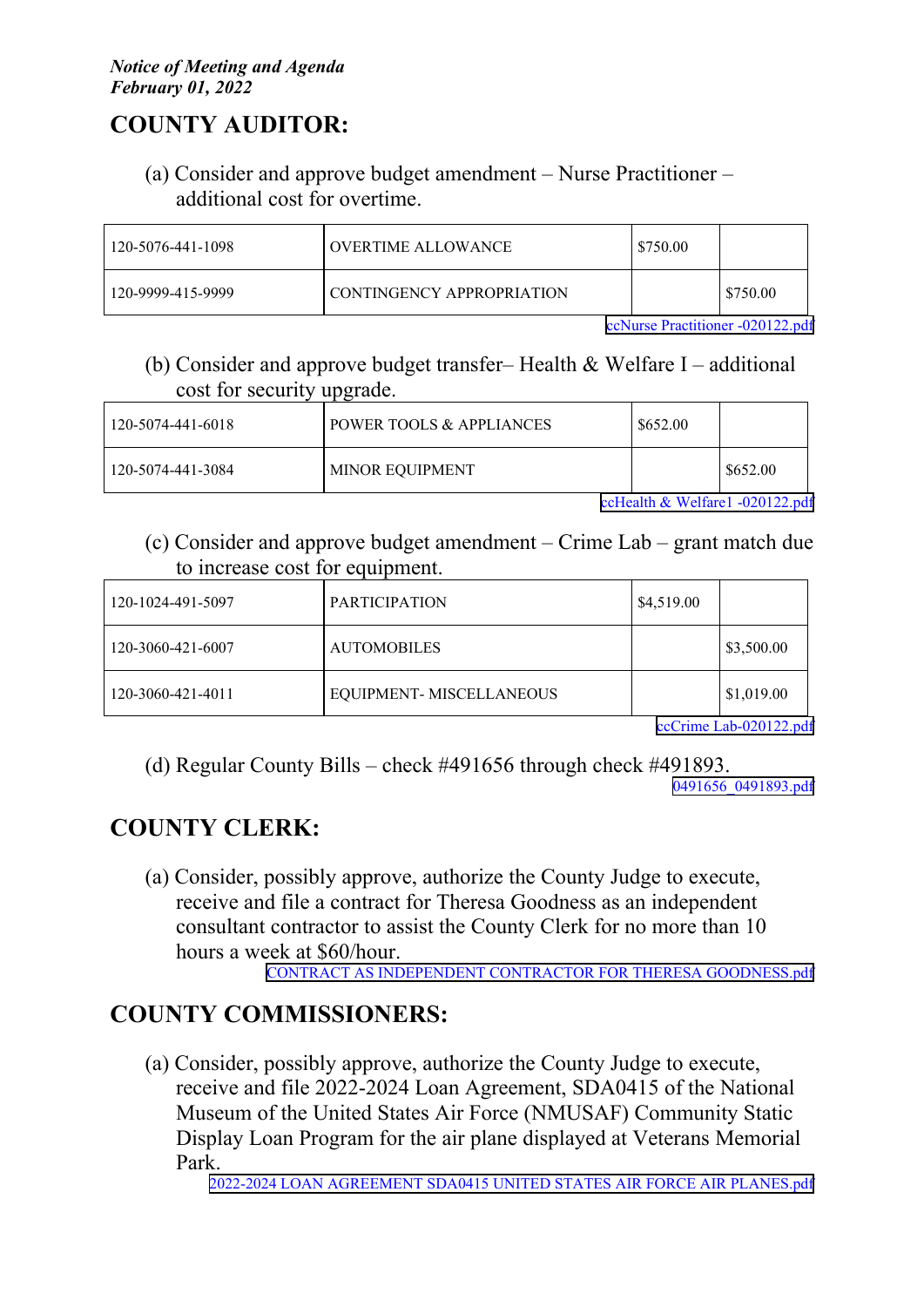(b) Consider, possibly approve, authorize the County Judge to execute, receive and file Self-Monitoring Review Certification for TxCDBG No. 7218240, Office of Rural Affairs Texas Community Development Block Grant Program.

SELF MONITORING REVIEW [CERTIFICATION](http://co.jefferson.tx.us/agenda/agendas_pl/20220201_676/Attachments/SELF MONITORING REVIEW CERTIFICATION FOR TXCDBG NO 7218240.pdf) FOR TXCDBG NO 7218240.pdf

- (c) Consider and possibly authorize the Jefferson County Emergency Management Office to conduct activities related to the Southeast Texas Disaster Expo at Ford Park and to allow sale of exhibit spaces, receive sponsorship donations to defray expenses pursuan<sup>t</sup> to Sec. 316.001, Local Government Code. (Any excess funds will be donated to Jefferson, Orange and Hardin County Long Term Recovery Groups.) [SOUTHEAST](http://co.jefferson.tx.us/agenda/agendas_pl/20220201_676/Attachments/SOUTHEAST TEXAS DISASTER EXPO.pdf) TEXAS DISASTER EXPO.pdf
- (d) Consider and possibly approve an Amendment to the Current CDBG-DR Hurricane Harvey Voluntary Buyout Guidelines to reopen the application intake period from February 1,2022 to March 1, 2022 and add Amendment #1-Disaster Risk Reduction Area (DRRA) Maps. CDBG DR HURRRICANE HARVEY VOLUNTARY BUYOUT [GUIDELINES.pdf](http://co.jefferson.tx.us/agenda/agendas_pl/20220201_676/Attachments/CDBG DR HURRRICANE HARVEY VOLUNTARY BUYOUT GUIDELINES.pdf) [AMENDMENT](http://co.jefferson.tx.us/agenda/agendas_pl/20220201_676/Attachments/AMENDMENT 1 DISASTER RISK REDUCTION AREA DRRA MAPS.pdf) 1 DISASTER RISK REDUCTION AREA DRRA MAPS.pdf

#### **COUNTY TAX ASSESSOR-COLLECTOR:**

(a) Consider and approve property tax refund to Lowe's in the amount of \$21,543.79 in accordance with Property Tax Code 31.11.

[Refund-Lowe's\\_\\$21,543.79.pdf](http://co.jefferson.tx.us/agenda/agendas_pl/20220201_676/Attachments/Refund-Lowe)

(b) Consider and approve property tax refund to Lowe's in the amount of \$23,989.61 in accordance with Property Tax Code 31.11.

[Refund-Lowe's\\_\\$23,989.61.pdf](http://co.jefferson.tx.us/agenda/agendas_pl/20220201_676/Attachments/Refund-Lowe)

### **CRIME LAB:**

(a) Consider and approve <sup>a</sup> Resolution to approve the application for the Coverdell Forensic Sciences Improvement Grant Program. This gran<sup>t</sup> is available through the CJD (Criminal Justice Division), with no gran<sup>t</sup> match for the 2023 project year.

RESOLUTION FOR COVERDELL FORENSIC SCIENCES [IMPROVEMENT](http://co.jefferson.tx.us/agenda/agendas_pl/20220201_676/Attachments/RESOLUTION FOR COVERDELL FORENSIC SCIENCES IMPROVEMENT GRANT NO 4406101.pdf) GRANT NO 4406101.pdf

#### **HUMAN RESOURCES:**

(a) Consider and possibly approve the appointment of the Records Management Officer/Historical Commission Coordinator for the Jefferson County Historical Commission.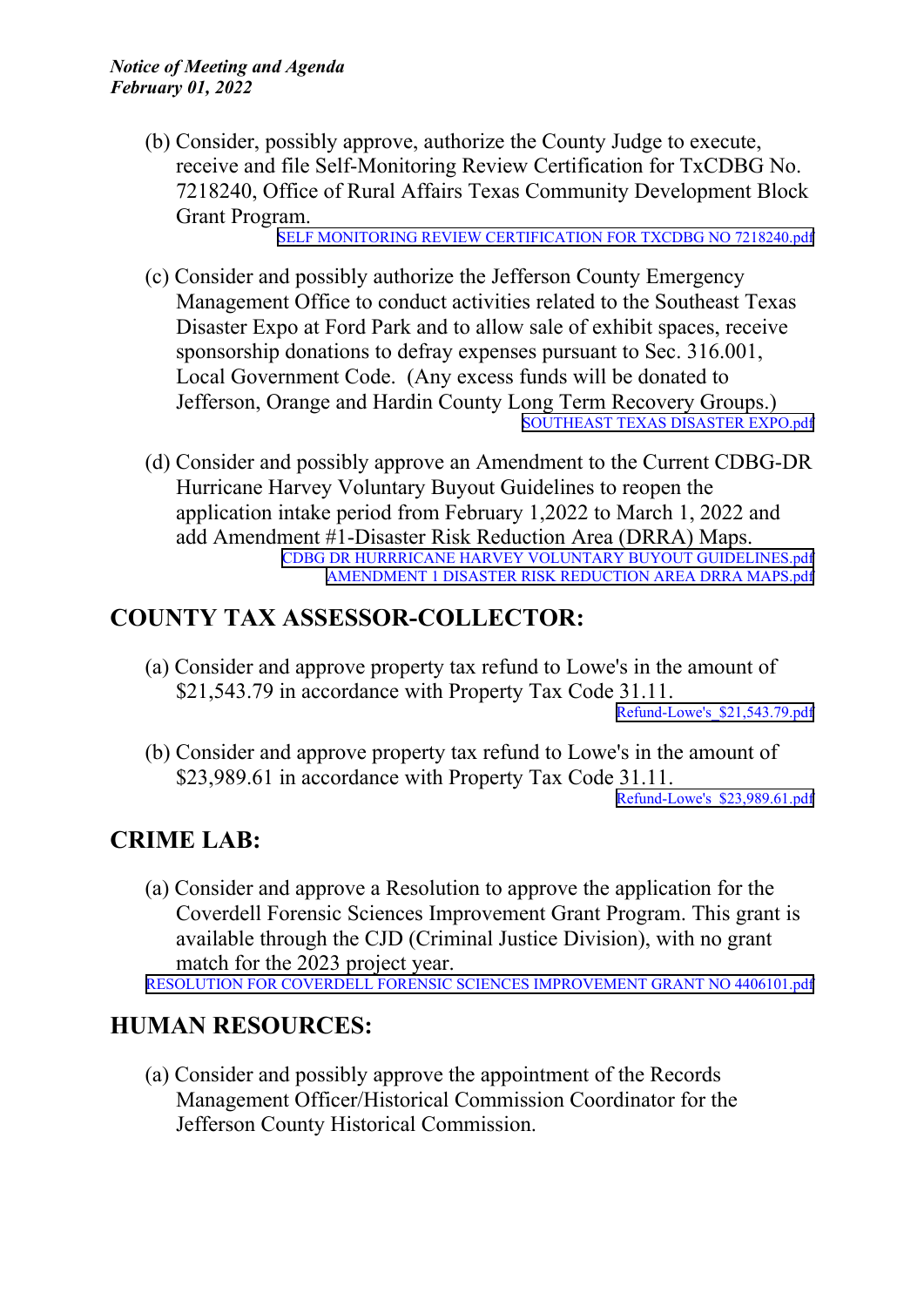## **PUBLIC HEALTH:**

(a) Consider, possibly approve, authorize the County Judge to execute, receive and file an independent-contractor contract for Imelda Tristan as <sup>a</sup> Public Educator to the Public Health Department, who will be full-time and whose salary will be paid for under the 2021 COVID-19 Health Disparities Grant.

CONTRACT AS INDEPENDENT [CONTRACTOR](http://co.jefferson.tx.us/agenda/agendas_pl/20220201_676/Attachments/CONTRACT AS INDEPENDENT CONTRACTOR AS A PUBLIC HEALTH EDUCATOR IMELDA TRISTAN.pdf) AS A PUBLIC HEALTH EDUCATOR IMELDA [TRISTAN.pdf](http://co.jefferson.tx.us/agenda/agendas_pl/20220201_676/Attachments/CONTRACT AS INDEPENDENT CONTRACTOR AS A PUBLIC HEALTH EDUCATOR IMELDA TRISTAN.pdf)

(b) Consider, possibly approve, authorize the County Judge to execute, receive and file an independent-contractor contract for Marcus Lambert as <sup>a</sup> Public Educator to the Public Health Department, who will be parttime and whose salary will be paid for under the 2021 COVID-19 Health Disparities Grant.

CONTRACT AS INDEPENDENT [CONTRACTOR](http://co.jefferson.tx.us/agenda/agendas_pl/20220201_676/Attachments/CONTRACT AS INDEPENDENT CONTRACTOR AS A PUBLIC HEALTH EDUCATOR MARCUS LAMBERT.pdf) AS A PUBLIC HEALTH EDUCATOR MARCUS [LAMBERT.pdf](http://co.jefferson.tx.us/agenda/agendas_pl/20220201_676/Attachments/CONTRACT AS INDEPENDENT CONTRACTOR AS A PUBLIC HEALTH EDUCATOR MARCUS LAMBERT.pdf)

## **RISK MANAGEMENT:**

- (a) Consider and possibly approve Commercial Property Insurance with AmRisc, effective February 1, 2022, for an annual premium of \$1,702,840.00.
- (b) Consider and possibly approve Boiler and Machinery Insurance with Hartford Steam Boiler, effective February 1, 2022, for an annual premium of \$24,921.00.
- (c) Consider and possibly approve Government Crime Insurance with Great American Insurance Co., effective February 1, 2022, for an annual premium of \$5,638.00.
- (d) Consider and possibly approve Cyber Liability Insurance with Crum and Forster, effective February 1, 2022, for an annual premium of \$68,282.04.
- (e) Consider and possibly approve Excess Workers' Compensation Insurance with Arch Insurance Company, effective February 1, 2022, for an annual premium of \$227,478.00.

### **SHERIFF'S DEPARTMENT:**

(a) Consider, possibly approve, authorize the County Judge to execute, receive and file CEO/Law Enforcement Certifications and Assurances of the Public Safety Office of the Governor. CEO LAW ENFORCEMENT [CERTIFICATIONS](http://co.jefferson.tx.us/agenda/agendas_pl/20220201_676/Attachments/CEO LAW ENFORCEMENT CERTIFICATIONS AND ASSURANCE FORM.pdf) AND ASSURANCE FORM.pdf